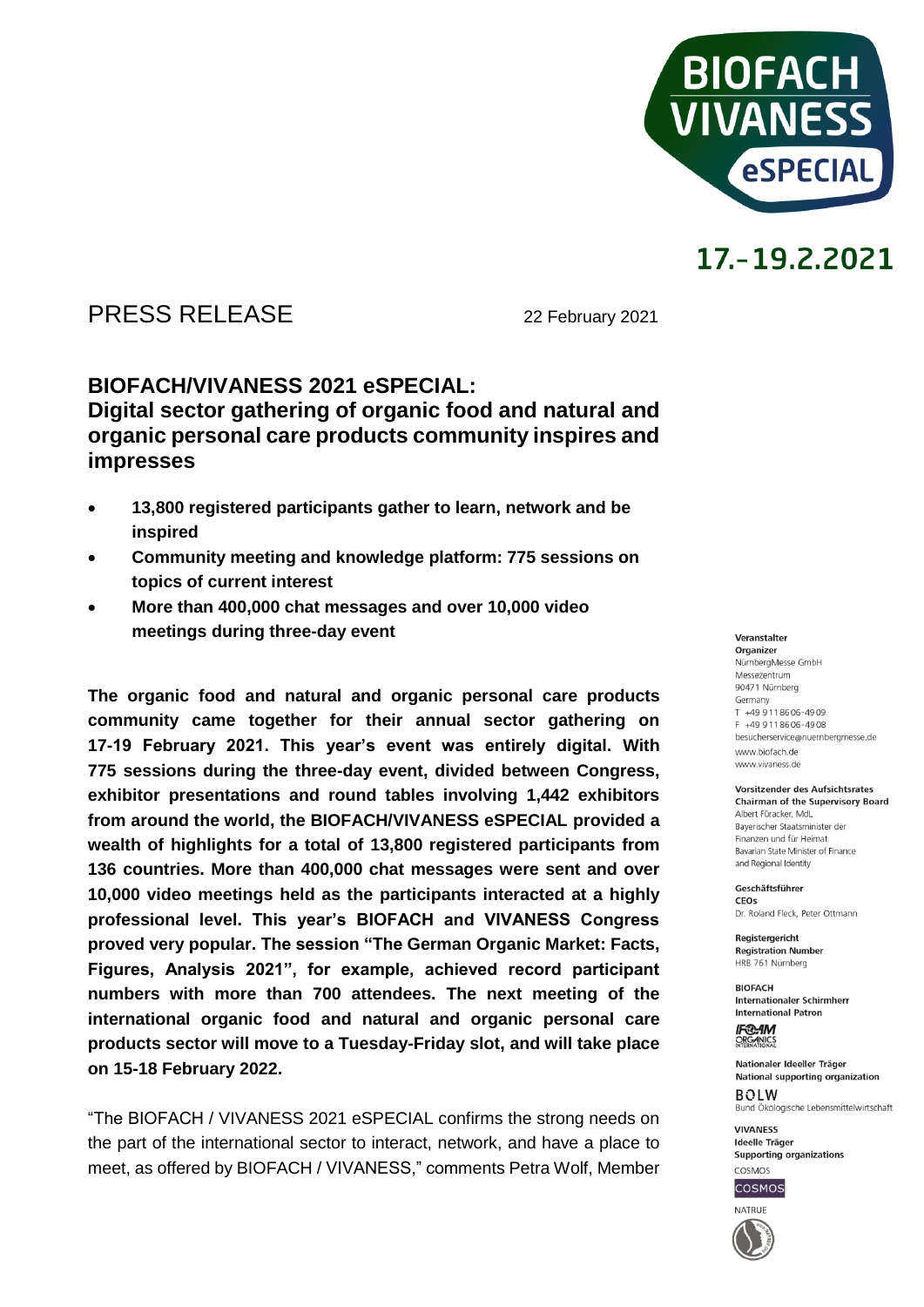

# 17.-19.2.2021

of The Management Board, NürnbergMesse. "The trade fair pairing is a place to meet and interact at both an emotional and a personal level, as well as a platform for business and knowledge. We're pleased that this year's digital format offered a pandemic-compatible alternative, and especially that all the stakeholders accepted it so well! At the same time, we're already fired up about next year. This year we said, '*Let's e-meet before we re-meet,'* and now we're particularly keen to be able to meet up again in person."

#### **Especially broad range for BIOFACH and VIVANESS congress**

Several hundred participants showed an interest in the respective congress programme sessions of the BIOFACH / VIVANESS eSPECIAL this year, and interacted at a high professional level. With about 550 participants, "Safe sustainability for packaging: Current requirements, trends and challenges for the future" represented one of the top themes, just like "Natural and Organic Cosmetics Industry Monitor 2020: Data, Facts and Forecasts" and "Beauty Briefing – Global Beauty Trends and Inspirations" in the VIVANESS congress. Both these latter events recorded more than 350 participants, and more than 200 registered for the STADTLANDBIO Digital congress, held in parallel with the BIOFACH/VIVANESS eSPECIAL.

#### **Trends and new products prove a winner**

In addition to the professionally polished congress programme, highlights this year again included new products and trends. Trade fair trends at BIOFACH in 2021 were "plant-based products", "low-sugar and sugar-free products", "food with additional benefits", "sustainability and social responsibility", and at VIVANESS "waterless beauty, me time & comfort, safe beauty and circular beauty". Once again, participants selected their favourites from among the more than 500 submitted new products to receive the Best New Product Award. The two digital trend tours proved highly popular, with over 540 and more than 280 inspired listeners, respectively.

**Note:** The BIOFACH / VIVANESS eSPECIAL is still available! After 24 February 2021, only the active communication functions will be disabled. The platform will remain in place for a further six months as a source of information, with all the videos from the livestreams accessible on demand.